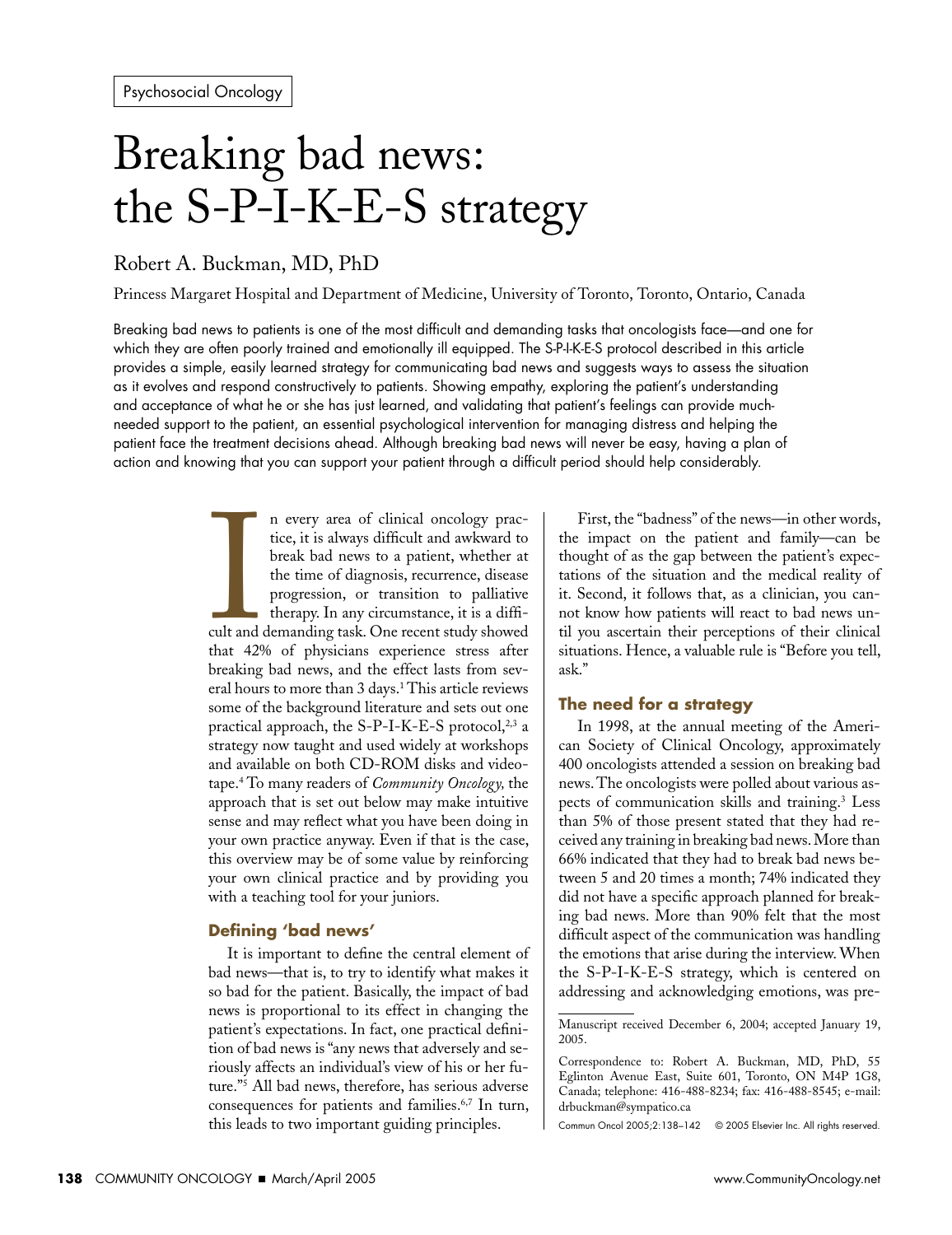sented, more than 99% of the oncologists found it easy to understand and remember. S-P-I-K-E-S is described in detail later in this article.

#### Why is breaking bad news so difficult?

Simply being present when another person is in great distress can make breaking bad news difficult. There are other reasons. A recent study in Canada explored residents' perceptions about delivering bad news. It showed that the lack of emotional support from other health professionals, their own personal fears about the process, and the amount of time they had available to deliver bad news kept them from being effective in their roles.<sup>8</sup> Some of the weakest areas in the process of delivering bad news are in exploring patients' reactions, imparting the information at the patients' pace, and providing written materials.<sup>9</sup>

Physicians bearing bad news can feel helpless, especially when there are no active treatment options available to the patient.<sup>5</sup> In certain circumstances, you may even feel guilty (usually inappropriately!). Sometimes your own sense of morality looms. So it's not surprising that physicians may find themselves camouflaging the whole truth from the patient in an effort to avoid either the patient's or their own emotional reactions to the bad news.<sup>10,11</sup>

#### Truth-telling, then and now

Fifty years ago, most physicians were able to avoid discomfort by concealing the truth from patients, justifying this with the claim that the truth would be too distressing for the patients. In his famous survey of 1961, Oken showed that 90% of surgeons in the US did not routinely discuss a cancer diagnosis with their patients, even though it was determined that patients really wanted to hear the  $diagnostic<sub>12</sub>$ 

Nearly 20 years later, Novack and

colleagues repeated the Oken survey and showed that the position was reversed: By the late 1970s, 90% of physicians told patients if they had cancer.<sup>13</sup> Since then, this has become the norm. We now have legal and ethical obligations to tell our patients any detail about their illness, if that is their wish. Although most of our patients (in excess of 95%, according to the most recent papers) want full disclosure of their medical situation, some would rather not hear it or cannot cope with it. This option is built into the S-P-I-K-E-S protocol.

As has had been said many times, the manner in which you tell the truth may be even more important than the fine details of the information. Insensitive truth-telling can be just as harmful as insensitive concealment. This is where having a strategy for breaking bad news can help you.

#### The physician's perspective

Over the course of a 40-year career, an oncologist may conduct up to 200,000 interviews with patients, caregivers, and/or families.<sup>14</sup> If as few as 10% of those interviews involve disclosing bad news, that is still 20,000 interviews in which the physician has to be the bearer of bad news.

Because this specialized skill is not taught in most medical schools, physicians typically learn to communicate bad news to patients through professional experience and by watching senior physicians.<sup>15</sup> (Some schools do have well-established courses in the specific techniques of breaking bad news.<sup>16</sup>) At first, it might seem satisfactory to acquire the skills simply by watching senior practitioners. But, in fact, this turns out not to be the case.

Results from a study published by Fallowfield et al in February 2002 indicate that the communication problems of senior oncologists are not resolved with clinical experience.<sup>14</sup> This particular study suggests that training courses significantly improve communication skills. The British govern-

ment is planning to use Fallowfield's study as a basis for creating a national training program for doctors caring for cancer patients. To date, similar plans are only in the preliminary planning stages in North America. It has also been shown that the skill of communicating bad news to patients can be transferred across specialties, suggesting that time spent learning this skill could have far-reaching benefits in the medical profession.<sup>15</sup>

### **Meeting patients'** expectations

The manner in which bad news is imparted certainly affects patients' lives, but it can also affect patientphysician relationships. Most patients expect full disclosure delivered with empathy, kindness, and clarity.<sup>16</sup> In fact, several studies show that how bad news is disclosed can affect patient satis faction with the care they receive and their subsequent psychological adjustment to bad news.<sup>17,18</sup> For example, a study in 2001 confirmed that patients with higher education expected more details and greater message facilitation regarding their illness and that female patients expected more support.<sup>19</sup>

## The S-P-I-K-E-S protocol

The S-P-I-K-E-S protocol is a strategy and not a script. It highlights the most important features of a bad news interview and suggests methods of assessing the situation as it evolves and responding constructively to what happens.

#### Setting (S)

Privacy. Where the bad news is broken can have significant effects on the outcome of the interview, especially if the setting is inappropriate for a sensitive, private, and potentially devastating discussion. It really is worthwhile trying to find a private location, such as an interview room, your office with the door closed, or curtains drawn around a hospital bed. Ask the patient's permission to turn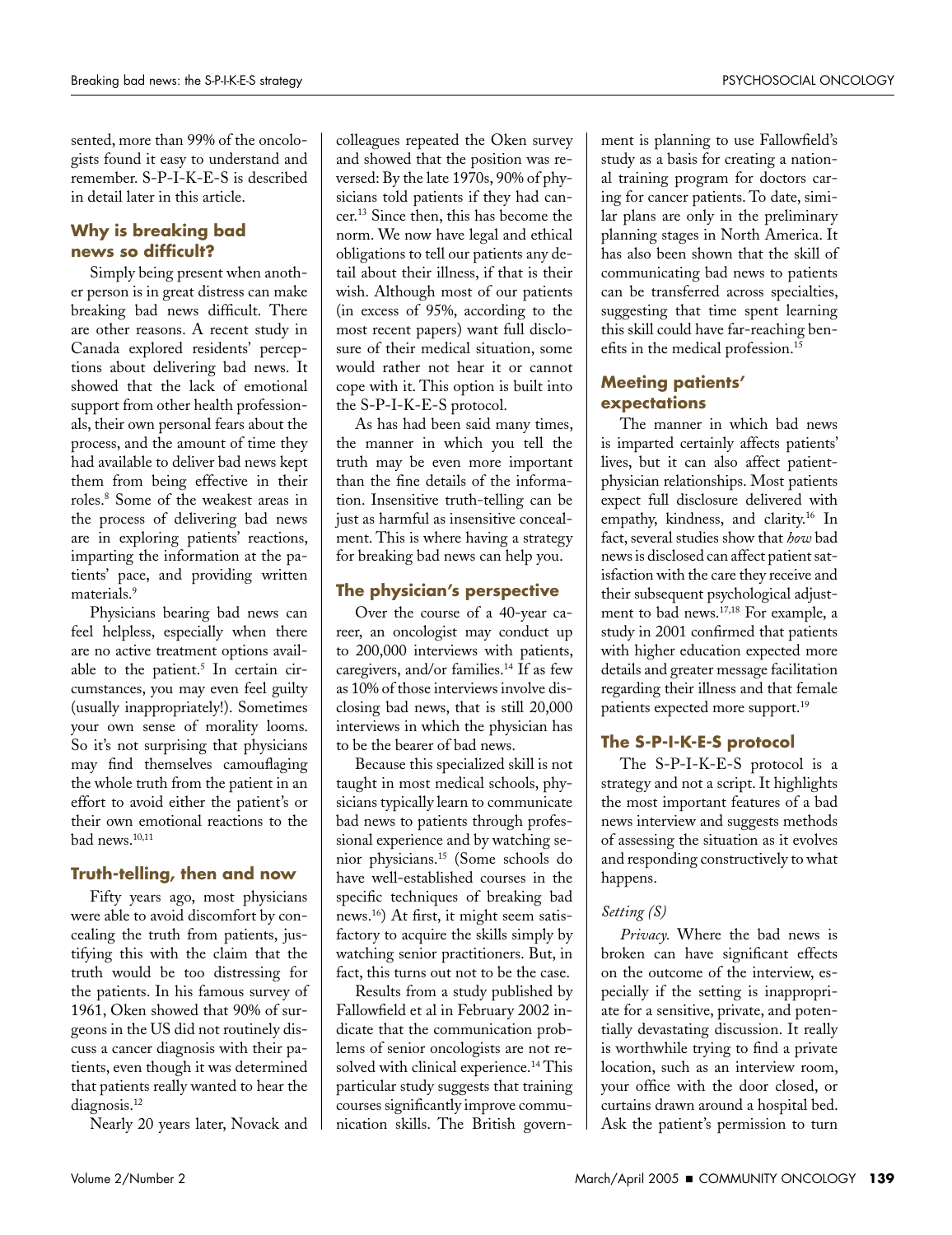off the TV or radio, and try to minimize other distractions.

Involve significant others. Some patients like to have family members or friends with them when they receive bad news. If there are a number of people closely supporting the patient, ask your patient who will act as the spokesperson for the family during the discussion. This gives your patient support while alleviating some of the stress you will experience when dealing with multiple people during an emotionally charged interview.

Sit down. If you have just examined your patient, allow him or her to dress before you begin your discussion. You should be seated during an interview involving bad news, and it is also worth trying to avoid sitting behind physical barriers, such as a desk. If your patient is in a hospital bed, pull up a chair, or if there isn't a chair, ask permission to sit on the edge of the bed. Being seated lessens the intimidating visual impact of the doctor towering over the patient, which can make the patient feel vulnerable. When you sit down, you give the patient a feeling of some form of partnership in the discussion. It's also easier to achieve level eye contact in the seated position.

Look attentive and calm. Most of us feel anxious during a "bad news" interview, and it is worth spending some effort to try to reduce or eliminate the body signals that we tend to send when we are nervous. If, for example, you have a tendency to fidget during tense discussions, you can adopt the "psychotherapy neutral position." This is a simple matter of placing your feet flat on the floor and your ankles together, and putting your hands, palms downward, on your lap. Maintaining eye contact will also assure your patient of your attentiveness; if he or she becomes tearful, it is a good idea to break eye contact momentarily. (No one likes to be seen crying, because he or she feels particularly vulnerable.) You can also rest

your hand on your patient's arm or hand if he or she is comfortable with this gesture.

Listening mode. Silence and repetition are two communication skills that will send the message to your patient that you are listening. Your silence (that is, not interrupting or overlapping the patient when he or she is talking) displays respect for what he or she is saying and indicates that you are in a "listening mode." Repetition involves using the most important word from the patient's last sentence in your first sentence. For example, a patient might say, "I'm fed up with the treatment." You might reply, "What aspect of it makes you most fed up?" Other basic techniques that show you are listening include nodding, smiling, or saying "hmmm," as appropriate.

Availability. Before your important discussion, make arrangements for the phones to be answered by other staff members or voice mail and make sure that staff members do not interrupt the meeting. If phone calls or other interruptions do occur, courteously address them so that your patient doesn't feel less important than the interruption. If you have appointments to keep, give your patient a clear indication of your time restraints.

#### Perception (P)

This step is the center of the "before you tell, ask" principle. Before you break bad news to your patients, you should glean a fairly accurate picture of their perception of the medical situation-in particular, how they view the seriousness of the condition. The exact words you decide to use depend on your own style. Here are a few examples:

"What did you think was going on with you when you felt the lump?"

"What have you been told about all this so far?"

"Are you worried that this might be something serious?"

As your patient responds to your

question, take note of the language and vocabulary that he or she is using and be sure you use the same vocabulary in your responses. This alignment is so important because it will help you assess the gap (often unexpectedly wide) between the patient's expectations and the actual medical situation.<sup>20</sup>

If a patient is in denial, it is often helpful not to confront the denial at the first interview. Denial is an unconscious mechanism that may facilitate coping and should be treated gently over several interviews. Confrontation about denial at this early time will most likely just raise the patient's anxiety unnecessarily or, even more likely, set up an adversarial or antagonistic relationship.

#### Invitation (I)

Although most patients want to know all the details about their medical situation, you can't always assume that this is the case. Obtaining overt permission respects the patients' right to know (or not to know). Some examples of ways to address this follow:

"Are you the kind of person who prefers to know all the details about what is going on?"

"How much information would you like me to give you about your diagnosis and treatment?"

"Would you like me to give you details of what is going on or would you prefer that I just tell you about treatments I am proposing?"

#### Knowledge (K)

Before you break bad news, give your patient a warning that bad news is coming. There's no need to drop a bombshell when you can ease into the topic. This gives your patient a few seconds longer to prepare psychologically for the bad news. Examples of warning statements include:

"Unfortunately, I've got some bad news to tell you, Mr. Andrews."

"Mrs. Smith, I'm so sorry to have to tell you...." $^{21,22}$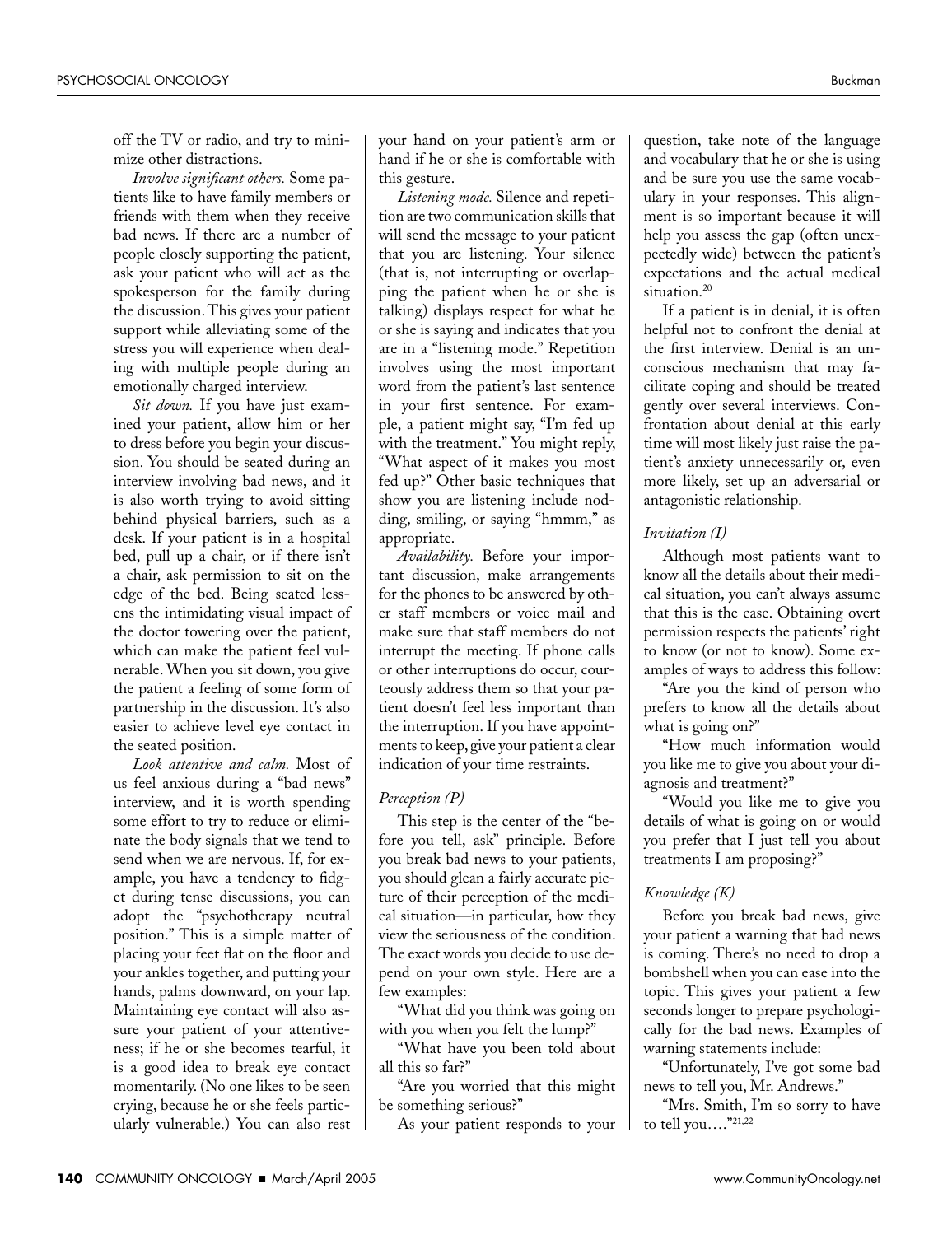When giving your patient bad news, use the same language your patient uses. This technique of aligning or matching terminology with the patient is important. For example, if your patient uses the words "growth" and "spread," you should also try to use these words.

Avoid technical, scientific language. You want your patient to clearly understand what you are saying; you don't want the information to be misconstrued. Even the most well-informed patients find technical terms hard to comprehend and remember during enormous emotional turmoil.

Give the information in small chunks and clarify that the patient understands what you have said at the end of each chunk (and you may need to repeat this several times, particularly when the patient looks nonplussed even if they say they understand): For example: "Do you see what I mean?" or "Is this making sense so far?" Ask often.

Tailor the rate at which you provide information to your patient. If the indication is that your patient understands perfectly so far, move on to the next piece of information. If he or she isn't clear, go over the information again.

As emotions and reactions arise during this discussion, acknowledge them and respond to them. (See the following step below for details.)

#### $Empathy(E)$

For most physicians, responding to our patients' emotions is one of the most difficult parts of breaking bad news. In our effort to alleviate our own discomfort and lighten some of our patients' burden, it is often tempting to withhold some of the information, downplay the severity of the situation, or give a more hopeful prognosis than we should. Although these tactics may reduce stress for you and your patients in the short term, they are likely to result in long-term problems for both of you, and you may discredit yourself in

the process. It is much more useful and more therapeutic-to acknowledge patients' emotions as they arise and to address them. The technique that is most useful for this task is called "the empathic response," and it comprises three straightforward steps:

Step 1: Listen for and identify the emotion (or mixture of emotions). If you are not sure what emotion the patient is experiencing, you can use an exploratory response, such as "How does that make you feel?" or "What do you make of what I've just told you?"

Step 2: Identify the cause or source of the emotion, which is most likely to be the bad news that the patient has just heard.

Step 3: Show your patient that you have made the connection between the above two steps-that is, that you have identified the emotion and its origin. Examples might include:

"Hearing the result of the bone scan is clearly a major shock to you."

"Obviously, this piece of news is very upsetting."

"Clearly, this is very distressing."

It may be useful to colloquialize the response: "That's not what you wanted to hear, I know."

Empathic responses help to validate your patient's feelings and relate the response to you: "I wish the news were better." You don't have to experience the same feeling to provide an empathic response; it simply shows your perception of the patient's emotions.

Validation. Once you have shown empathy and identified and acknowledged your patient's emotion, you are ready to validate or normalize his or her feelings. You might use a phrase such as "I can understand how you can feel that way." To minimize feelings of embarrassment and isolation, let your patient know that showing emotion is perfectly normal.

Combining empathic responses with exploratory responses (if needed) and then validating your patient's feelings (in that order) should show him or her that you understand the human side of the medical issue and that you recognize these feelings are normal.<sup>23</sup>

#### Strategy and summary (S)

One of the best ways to prepare a patient for participation in treatment decisions is to ensure that he or she understands the information you have provided. Check frequently to make sure you and your patient are both on the same page. Before the discussion ends, summarize the information in your discussion and give your patient an opportunity to voice any major concerns or questions. If you do not have time to answer them right at that moment, you can tell your patient that these issues can be discussed in detail during your next interview. You and your patient should go away from the interview with a clear plan of the next steps that need to be taken and the roles you both will play in taking those steps.

#### **Conclusion**

Breaking bad news is frequently a tense and distressing experience for both the patient and the physician. Messengers of bad news often inadvertently identify themselves with the negative aspects of the message.<sup>5</sup> Your patients' emotional responses will be difficult to withstand unless you have a strategy with which to address them. Without a plan for addressing these issues, you may attempt to downplay the bad news by only revealing part of the information. This could be disastrous—the patient may be reluctant to participate in decision-making. Your being less than honest or thorough could erode the patient's trust in you as his or her physician.

The S-P-I-K-E-S protocol provides steps that are easy to remember and can be practiced until you feel more comfortable breaking bad news. The empathic, exploratory, and validating responses should also help you to support the patient, an essential